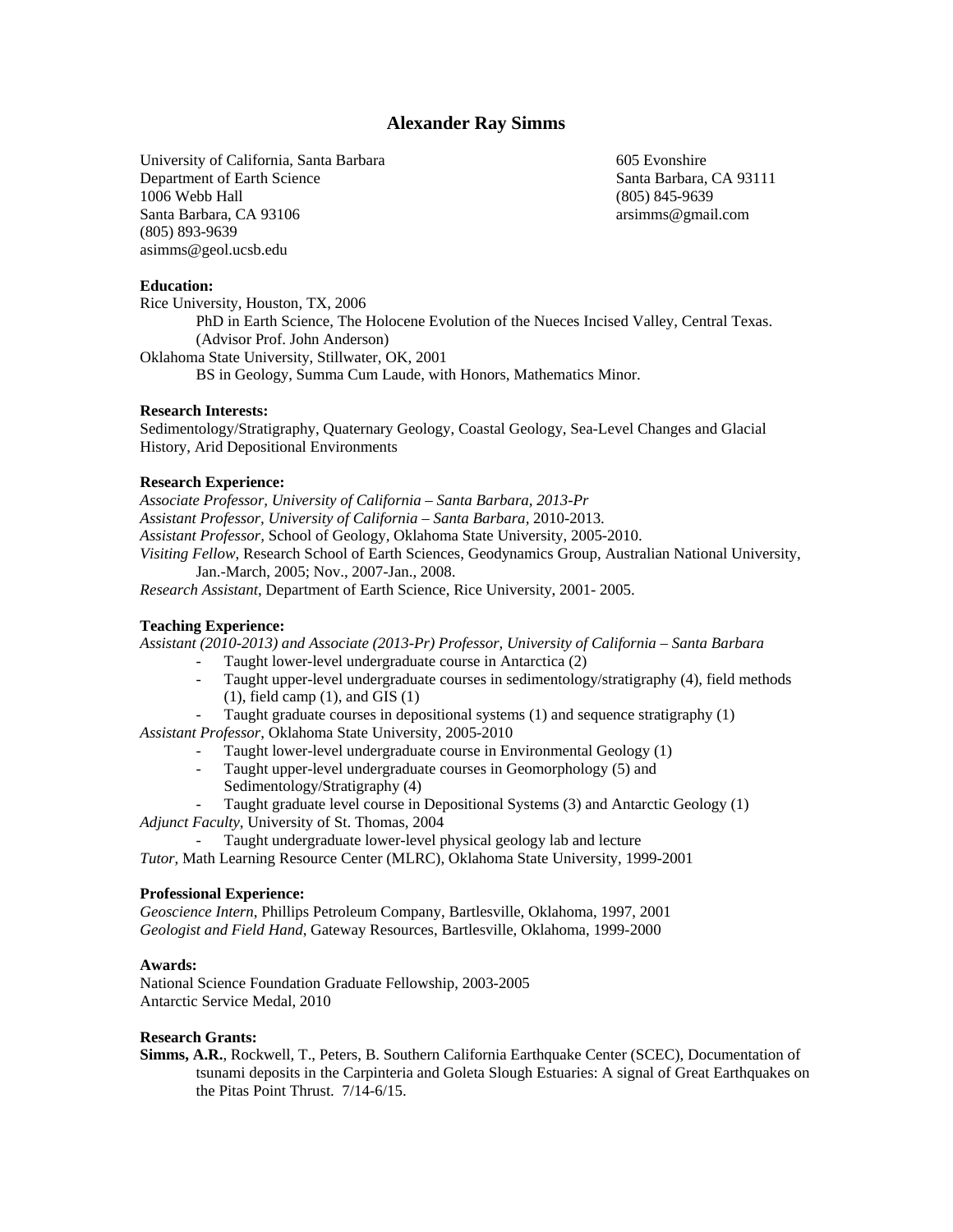- **Simms, A.R.** EDMAP: United States Geological Survey (USGS), Geologic Constraints on Karsting in Western Oklahoma. 8/14-7/15.
- **Simms, A.R.** Petroleum Research Fund of the American Chemical Society (PRF). Hyperpycnal Fans of the Santa Barbara Channel. 1/13-6/15.
- **Simms, A.**R. United States Department of Interior National Park Service. Stream terrace mapping at the Washita Battlefield National Historical Site. 8/12-4/13.
- **Simms, A.R.** and DeWitt, R. National Science Foundation OPP. Constraining the deglaciation of the Antarctic Peninsula using OSL dated beach deposits. 7/09-6/13
- **Simms, A.R.**, DeWitt, R. and Cruse, A. National Science Foundation EAR. New Approaches to Unraveling the Climatic and Sea-Level History of the Northwestern Gulf of Mexico.
- Bement, L., Carter, B., Madden, A, **Simms, A.R.** National Science Foundation BCS. Collaborative Research: Prospecting for nanodiamonds in equivalent deposits of different age for Younger Dryas verification. 7/09-6/12.
- **Simms, A.R.** EDMAP: United States Geological Survey (USGS), Mapping the terraces along the Bull Creek Drainage, Oklahoma. 8/10-7/11.
- **Simms, A.R.** National Science Foundation OPP. Collaborative Research: The Sedimentary Record of Tidewater Glacier Response to Holocene Climate Variability in the Antarctic Peninsula. 8/08- 7/09. Subcontract from Rice University.
- **Simms, A.R.** EDMAP: United States Geological Survey (USGS), Determining the Impact of Relative Sea-Level Changes on the Permian Rocks of Western Oklahoma. 8/08-7/09.
- **Simms, A.R.** and Stephens, P. Petroleum Research Fund of the American Chemical Society (PRF), Summer Research Fellow Supplement, 5/08-9/08.
- **Simms, A.R.** and Kalchgruber, R. SGER: National Science Foundation OPP, Testing the use of OSL dating of beach deposits along the Antarctic Peninsula, 3/07-2/08.
- **Simms, A.R.** Petroleum Research Fund of the American Chemical Society (PRF), Controls on the development of mixed siliciclastic/carbonate under-filled incised valleys: Lessons from the late Pleistocene/ Holocene history of Baffin Bay, Texas, 7/06-6/08.

## **Academic Service and Affiliations:**

*Early Career Councilor, SEPM, 2013-2014* 

*Shepard Medalist Committee, SEPM, 2010-2012*

*Headquarters and Business Committee, SEPM, 2006-2009.* 

- *Management Board, GSA-South Central section, 2006.*
- *Treasurer/Secretary, GSA-South Central section, 2007-2010.*
- *Fieldtrip Leader,* AAPG/SEPM Student Fieldtrip, "Quaternary Depositional Environments of the East Texas Coast and Shelf: Analogs for Ancient Deposits. AAPG/SEPM Annual Convention, April 7, 2006 and April 4, 2014.
- *Fieldtrip Leader,* Depositional Systems of the Eastern San Juan Basin, Oklahoma State University Arts and Sciences Outreach, 5/08.
- *Session Chair*, SEPM Student Poster Session, AAPG/SEPM Annual Convention, April, 2007; GSA Annual Meeting, Nov., 2009; GSA Annual Meeting, Oct., 2013; AAPG/SEPM Annual Convention, April 2014.

*Formal Reviewer:* 

- *Proceedings of the National Academy of Sciences, Geology, Earth Science Reviews, Journal of Geophysical Research, Quaternary Science Reviews, Geological Society of America Bulletin, Earth and Planetary Science Letters, Terra Nova, Geosphere*, *Marine Geology*, G*lobal and Planetary Change, Sedimentology*, *Sedimentary Geology*, *Journal of Sedimentary Research*, *Quaternary Research*, *Basin Research*, *Ocean and Coastal Management, Earth Surface Processes and Landforms, Climate Change, Journal of Coastal Research, Marine Geophysical Research,*  STAR Program: Environmental Protection Agency, NCCIR: Department of Energy, National Environmental Research Council of the UK, National Science Foundation, German National Science Foundation, American Chemical Society – Petroleum Research Fund.
- *Member*: Society for Sedimentary Geology (SEPM), Geological Society of America (GSA), American Geophysical Union (AGU), International Association of Sedimentologists (IAS), American Association of Petroleum Geologists (AAPG)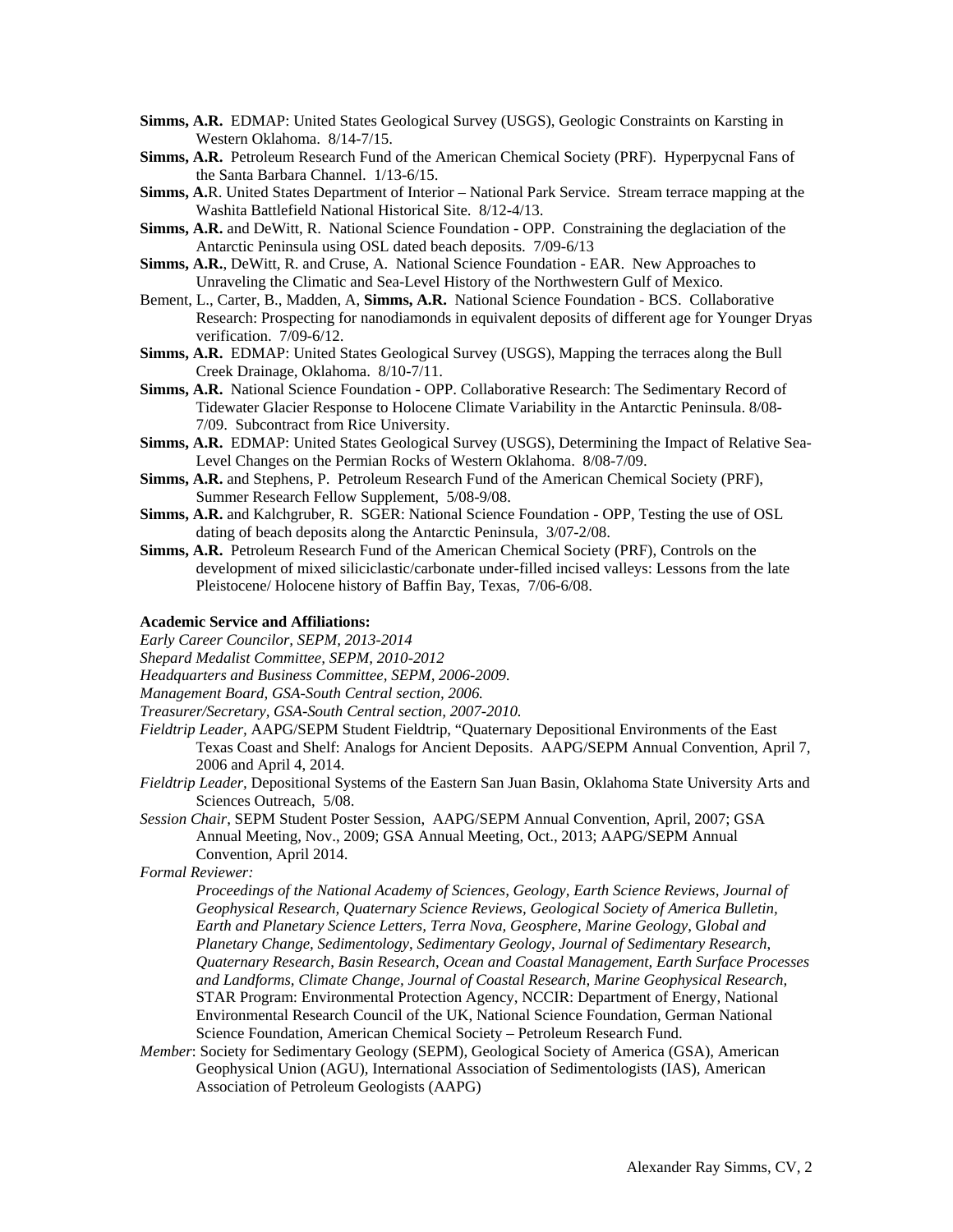**Publications** (underline denotes student author):

**Simms, A.R.** and Rodriguez, A.B. (in press). The influence of valley morphology on the rate of bayhead delta progradation. *Journal of Sedimentary Research*.

2014:

- The RAISED Consortium, Bentley, M.J...(76 other authors), **Simms, A.R.** (2014). A community-based geological reconstruction of Antarctic Ice Sheet deglaciation since the Last Glacial Maximum. *Quaternary Science Reviews* 11:1-9.
- O Cofaigh, C, Davies, B.J. Livingstone, S.J., Smith, J.A,. Johnson, J.S., Hocking, E.P., Hodgson, D.A., Anderson, J.B., Bentley, M.J., Canals, M., Domack, E., Dowdeswell, J.A., Evans, J., Glasser, N.F., Hillenbrand, C.-D., Larter, R.D., Roberts, S.J., **Simms, A.R.** (2014). Reconstruction of icesheet changes in the Antarctic Peninsula since the Last Glacial Maximum. *Quaternary Science Reviews* 11:87-110.
- Anderson, J.B., Wallace, D.J., **Simms, A.R.**, Rodriguez, A.B., Milliken, K.T. (2014). Variable response of coastal environments of the northwestern Gulf of Mexico to sea-level rise and climate change: Implications for future change. *Marine Geology* 352: 348-366.
- Buzas-Stephens, P., Livsey, D.N., **Simms, A.R.,** Buzas, M.A. (2014). Estuarine foraminifera record Holocene stratigraphic changes and Holocene climate changes in ENSO and the North American monsoon: Baffin Bay, Texas. *Palaeogeography, Palaeoclimatology, Palaeoecology* 404: 44-56.
- **Simms, A**.**R.**, and Rodriguez, A.B. (2014). Where do coastlines stabilize following rapid retreat? *Geophysical Research Letters* 41: 1698-1703.
- Bement, L.C., Madden, A.S., Carter, B.J., **Simms, A.R.**, Swindle, A.L., Alexander, H.M., Fine, S., and Benamara, M. (2014). Quantifying the distribution of nanodiamonds in pre-Younger Dryas to recent age deposits along Bull Creek, Oklahoma Panhandle, USA. *Proceedings of the National Academy of Sciences* 111: 1726-1731.

2013:

- **Simms, A.R.**, Anderson, J.B., DeWitt, R., Lambeck, K., and Purcell, A., 2013. Quantifying rates of coastal subsidence since the last interglacial and the role of sediment loading. *Global and Planetary Change* 111: 296-308.
- Simkins, L.M., **Simms, A.R.**, DeWitt, R., (2013). Relative sea-level history of Marguerite Bay, Antarctic Peninsula derived from optically stimulated luminescence-dated beach cobbles. *Quaternary Science Reviews 77: 141-155*.
- Livsey, D. and **Simms, A.R.**, (2013). Holocene sea-level change derived from microbial mats. *Geology* 41: 971-974.
- Simkins, L.M., DeWitt, R., **Simms, A.R.**, (2013). Methods to reduce sample carrier contamination for luminescence measurements. *Ancient TL* 31: 19-28.
- Warrick, J.A., **Simms, A.R**., Ritchie, A., Steel, E., Dartnell, P., Conrad, J.E., and Finlayson, D.P. (2013). Hyperpycnal plume-derived fans in the Santa Barbara Channel, California. *Geophysical Research Letters* 40: 2081-2086.
- Anderson, J.B., Kirshner, A., **Simms, A.R.** (2013), Constraints on the Antarctic Ice Sheet configuration during and following the Last Glacial Maximum and its episodic contribution to sea-level rise. In: Hambrey, M.J., Barker, P.F., Barrett, P.J., Bowman, V., Davies, B., Smellie, J.L., and Tranter, M. (eds.). *Antarctic Palaeoenvironments and Earth-Surface Processes*, Geological Society of London Special Publication 381: 215-232*.*
- Livsey, D.N., **Simms, A.R**., Clary, W., Wellner, J.S., Anderson, J.B., and Chandler, J.P., (2013). Fourier grain-shape analysis of Antarctic marine core: the relative influence of provenance and glacial activity on grain-shape. *Journal of Sedimentary Research 83:80-90*.

2012:

- Simkins, L.M., **Simms, A.R.**, Cruse, A.M., Troiani, T., Atekwana, E.A., Puckette, J., and Yokoyama, Y. (2012). Correlation of early and mid-Holocene events using magnetic susceptibility in estuarine cores. *Palaeogeography, Palaeoclimatology, Palaeoecology* 346-347: 95-107.
- **Simms, A.R.**, DeWitt, R., Ivins, E.R., <u>Kouremenos, P.</u>, and Simkins, L.M. (2012), Determining the timing of the Little Ice Age in the Antarctic Peninsula from raised beaches. *Quaternary Science Reviews 47:41-55.*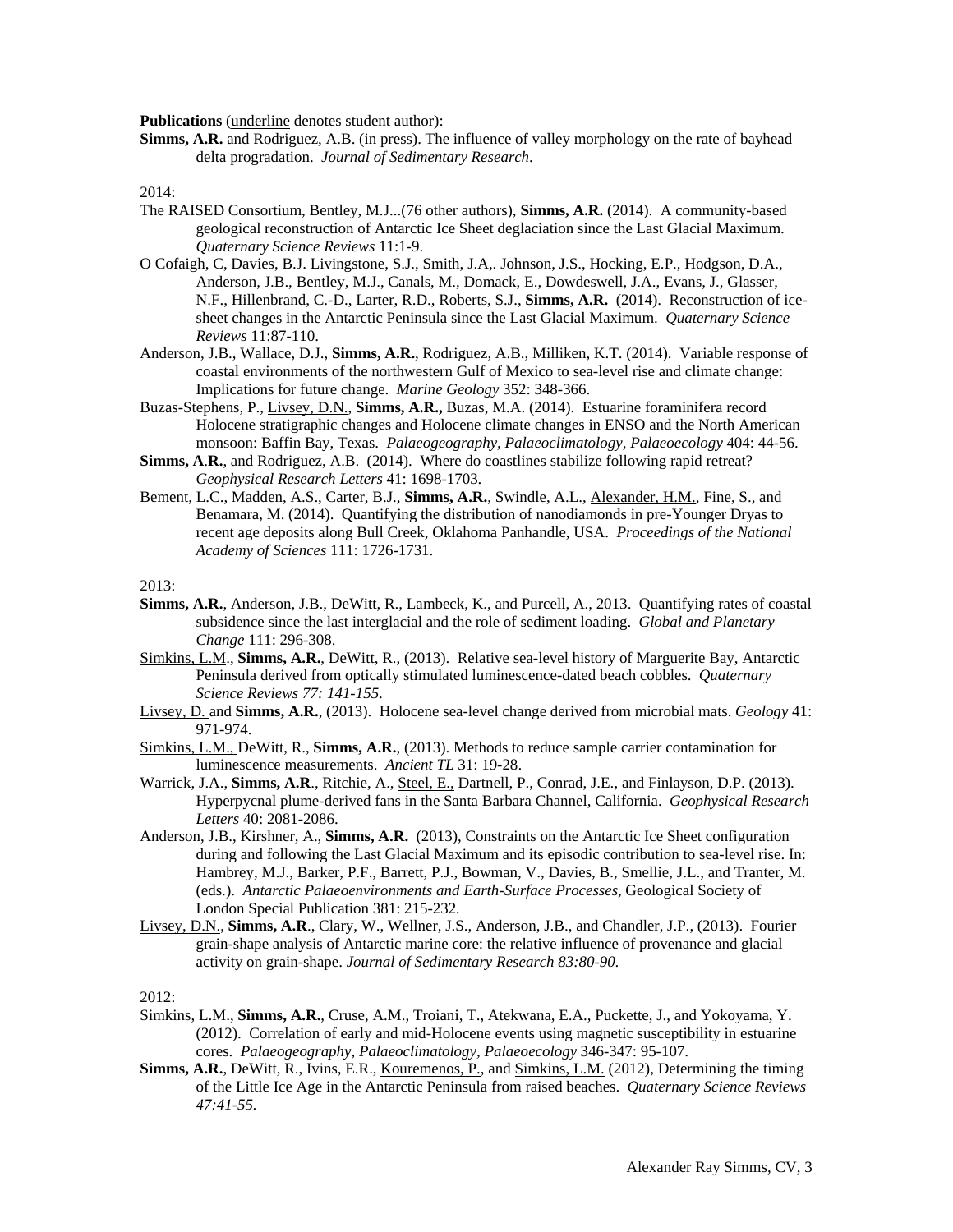- Poland, Z. and **Simms, A.R.** (2012), Sedimentology of an erg-erg margin depositional system, the Rush Springs Sandstone of western Oklahoma: implications for paleowinds across northwestern Pangea during the Guadalupian (middle Permian). *Journal of Sedimentary Research* 82:345-363.
- Valentine, D.W., Keller, E.A., Carver, G., Li, W.-H., Manhart, C., **Simms, A.R.** (2012), Paleoseismicity of the southern end of the Cascadia Subduction Zone, northwestern California, USA. *Bulletin of the Seismological Society of America 102: 1059-1078*.
- Woldearegay, A., Jaiswal, P., **Simms, A.R**., Alexander H., Bement, L.C., and Carter, B.J. (2012), Ultrashallow depth imaging of a channel stratigraphy with first-arrival traveltime inversion and prestack depth migration: A case study from Bull Creek, Oklahoma. *Geophysics* 77:1-10.

2011:

- Wellner, J.S., Anderson, J.B., Werner, E., Weaver, F.M., Kirshner, A., Livsey, D., and **Simms, A.R.** (2011). History of an evolving ice sheet as recorded in SHALDRIL cores from the northwestern Weddell Sea, Antarctica. In: *Tectonic, Climatic, and Cryospheric Evolution of the Antarctic Peninsula*, AGU Monograph Series 63: 131-152.
- Anderson, J.B., Warny, S., Askin, R.A., Wellner, J.S., Bohaty, S.M., Kirshner, A., Livsey, D.N., **Simms, A.R.**, Smith, T.R., Ehrmann, W., Lawver, L.A., Barbeau, D., Wise, S.W., Kulhenek, D.K., Weaver, F.M., Mojewski, W. (2011). Progressive Cenozoic cooling and the demise of Antarctica's last refugium. *Proceedings of the National Academy of Sciences* 108: 11356-11360.
- **Simms, A**.R., Milliken, K.T., Anderson, J.B. Wellner, J.S. (2011). The marine record of deglaciation of the South Shetland Islands, Antarctica since the Last Glacial Maximum. *Quaternary Science Reviews* 30: 1583-1601*.*
- Troiani, T., **Simms, A.R.**, Dellapenna, T., Piper, E., and Yokoyama, Y. (2011). The importance of sealevel and climate change, including wind energy, on the evolution of a coastal estuary: Copano Bay, Texas. *Marine Geology* 280, p.1-19.
- **Simms, A.R.**, DeWitt, R., <u>Kouremenos, P., Drewry, A.M.</u> (2011). A new approach to reconstructing sea levels in Antarctica using optically stimulated luminescence of cobble surfaces. *Quaternary Geochronology* 6, p. 50-60.

2005-2010:

- Anderson, J.B., Milliken, K.T., Wallace, D., Rodriguez, A. B., **Simms, A.R.**, (2010). Coastal impact of accelerated sea-level rise underrated. *EOS Trans AGU* 91(23), p. 205-206.
- **Simms, A.R.**, Aryal, N., Miller, L.\*, Yokoyama, Y. (2010). The incised valley of Baffin Bay, Texas: a tale of two climates. *Sedimentology* 57, p642-669.
- Rodriguez, A. B., **Simms, A.R.**, Anderson, J.B. (*2010*). Bay-head deltas across the northern Gulf of Mexico back step in response to the 8.2 ka cooling event. *Quaternary Science Reviews* 29, p. 3983-3993.
- **Simms, A.R.**, Aryal, N., Yokoyama, Y., Matsuzaki, H., and DeWitt, R. (2009). Insights on a proposed mid-Holocene highstand along the northwestern Gulf of Mexico from the evolution of small coastal ponds. *Journal of Sedimentary Research* 79, p. 757-772.
- **Simms, A.R.**, DeWitt, R., Rodriguez, A.B., Lambeck, K., and Anderson, J.B., (*2009*), Revisiting marine isotope stage 3-5a (MIS3-5a) sea levels within the northwestern Gulf of Mexico. *Global and Planetary Change* 66, p 100-111.
- **Simms, A.R.**, Anderson, J.B., Rodriguez, A.B., and Taviani, M., *2008*. Mechanisms controlling environmental changes within an estuary: Corpus Christi Bay, Texas, *in* Anderson, J.B. and Rodriguez, A.B. (eds.), *Response of Upper Gulf Coast Estuaries to Holocene Climate Change and Sea-Level Rise*, GSA Special Paper 443, p. 121-146.
- Rodriguez, A.B., Greene D.L.Jr., Anderson, J.B., and **Simms, A.R.**, *2008*. Threshold-Response of Mobile Bay and eastern Mississippi Sound, Alabama to Changes in Accommodation Space and Sediment Sequestration, *in* Anderson, J.B. and Rodriguez, A.B. (eds.), *Response of Upper Gulf Coast Estuaries to Holocene Climate Change and Sea-Level Rise*, GSA Special Paper 443,p. 13-29.
- **Simms, A. R**., K. Lambeck, T. Purcell, J. B. Anderson, A. B. Rodriguez. *2007*. Sea-level history within the Gulf of Mexico since the Last Glacial Maximum with implications for the melting history of the Laurentide Ice Sheet. *Quaternary Science Reviews* 26, p 920-940.
- **Simms, A. R.**, J. B. Anderson, K. T. Milliken, Z. P. Taha, and J. S. Wellner. *2007*. Geomorphology and age of the OIS 2 (last lowstand) sequence boundary on the northwestern Gulf of Mexico continental shelf. *in* Davis, R.J., Posamentier, H.W., Wood, L.J., and Cartwright, J.A. (eds.),